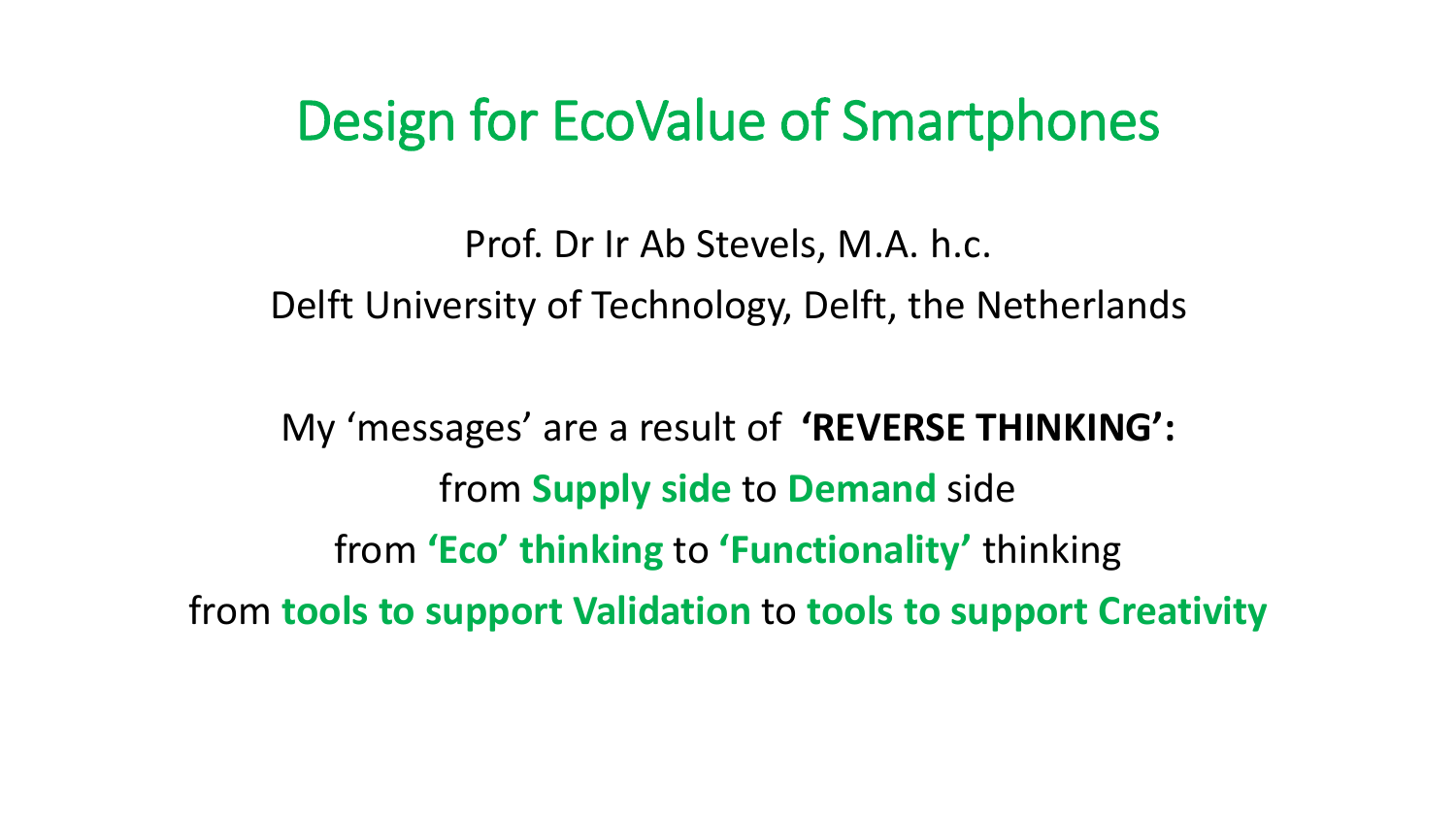# Forms of EcoDesign

Traditional EcoDesign: Minimization of the Environmental impact over the lifecycle of products.

For validation 'emissions' (LCA) are dominating, not material criticality nor potential toxicity.

Modern EcoDesign (**EcoValue**):

Optimization of the (added) **Value**/environmental load **ratio**

For validation **money comes into the equation.**

Smartphones are perfect for the Ecovalue approach.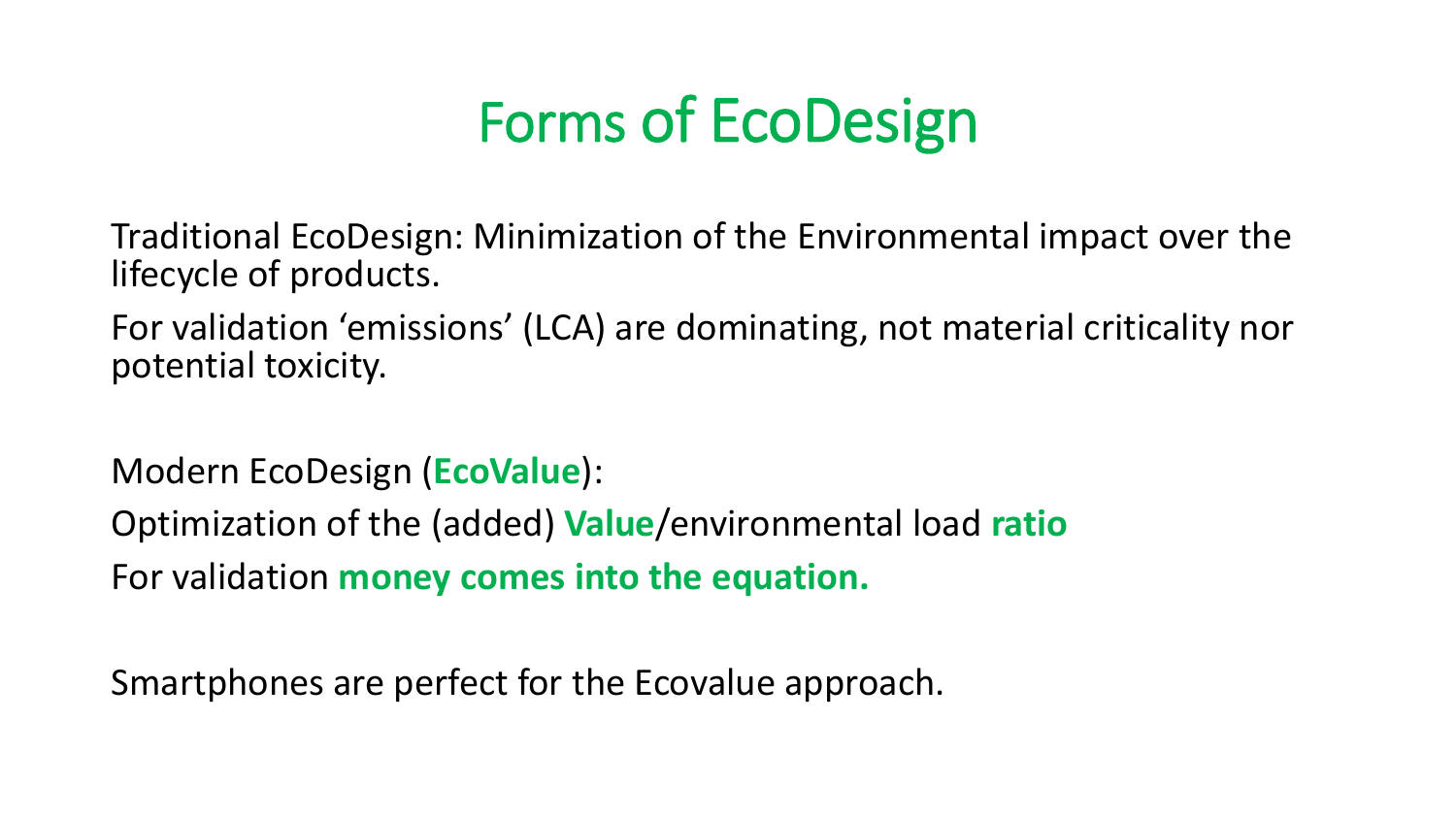#### The Demand side, 'green' attitudes

|                 | Overall | Men<br>only | Men, higher<br>education | Senior managers |  |
|-----------------|---------|-------------|--------------------------|-----------------|--|
|                 |         |             |                          |                 |  |
| <b>Positive</b> | 43      | 34          | 34                       | 34              |  |
|                 |         |             |                          |                 |  |
| <b>Neutral</b>  | 30      | 33          | 30                       | 28              |  |
|                 |         |             |                          |                 |  |
| <b>Negative</b> | 27      | 33          | 36                       | 38              |  |

'Green' as such will not sell well, other benefits have to be offered in order to appeal to a **broad** public.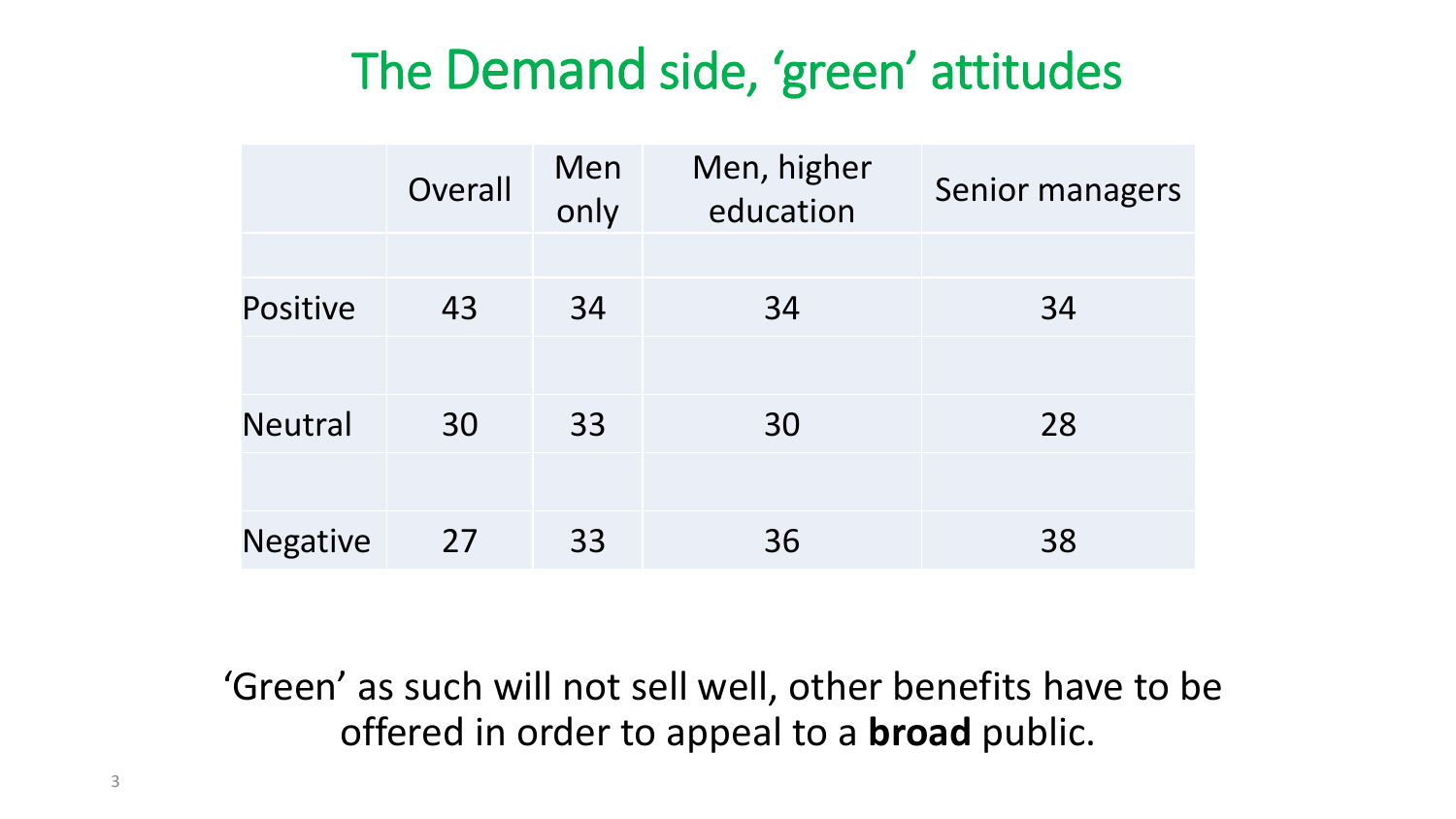### Benefit packages and functionality

**Physical** functionality **SMART SMART SMART METER** Smart material use *(functions, size, weight) (price, life cycle cost) (ease of use, health/safety) (nice design, feel good)*

#### Functionality Environmental Component

**Economic** functionality **Cost of consumables incl energy, maintenance** 

**Intangible** functionality **Absence of toxics, battery issues** 

**Emotional** functionality **interpretional** 'Green', long life, recyclable

#### **FUNCTIONALITY ANALYSIS!**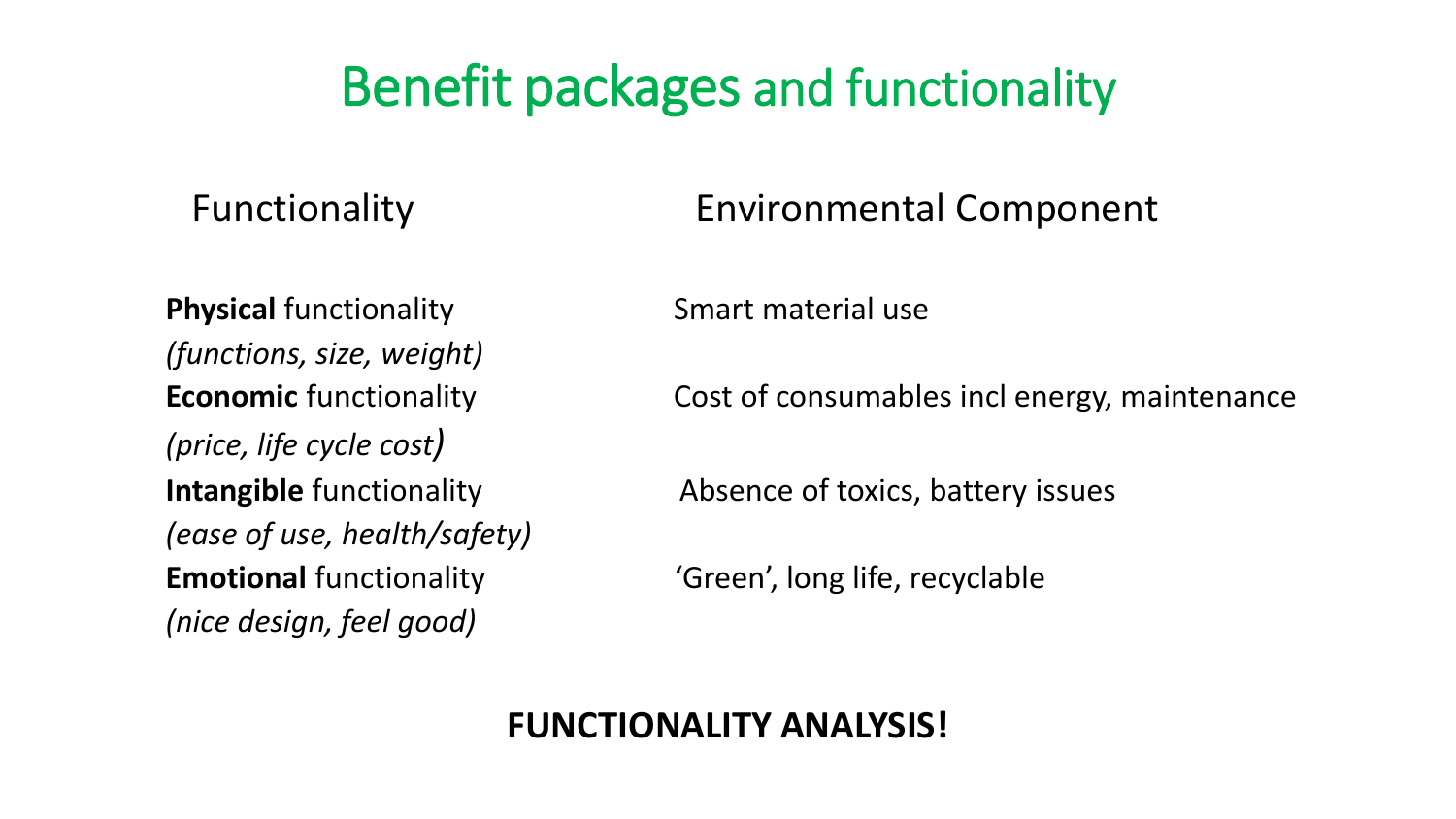#### Three types of buyers

In W-Europe, **average** for all electronic products:

1/3 Price buyers = lowest price for the physical function, no frills

1/3 Tech buyers = want latest technology, features etc

1/3 Quality buyers = want 'quality' and are prepared to pay for this

**What is the situation for smartphones in country x,y,z?**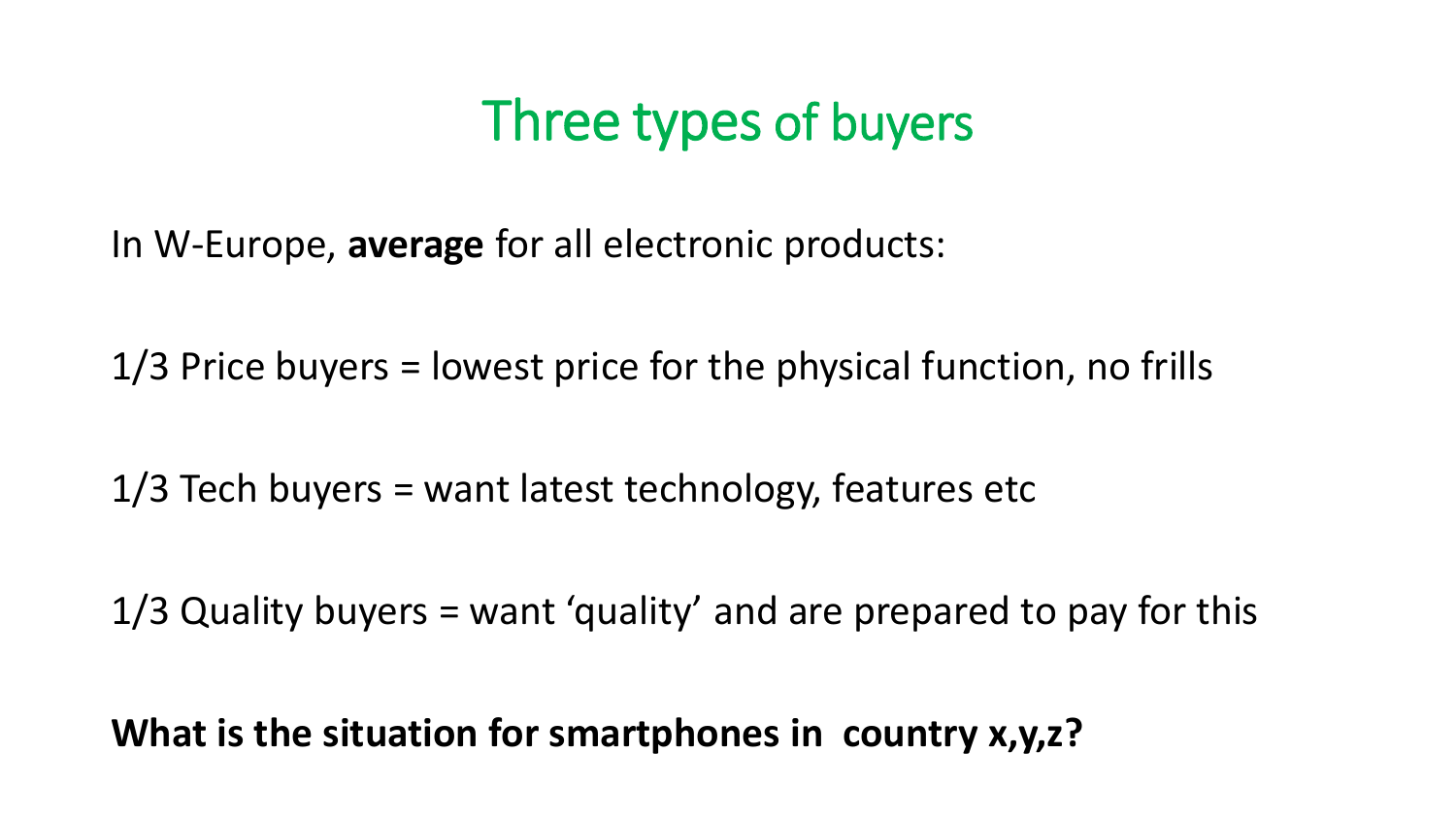#### Value  $\equiv$  Price

Value is the totality of feelings, price is tangible money only.

If the value for the customer is bigger than the price: sales potential.

If the value for the customer is lower than the price: no sales potential

Total impact = Price obtained X Volume sold/Environmental impact

Strategy: **Maximize** Price (functionality) and Volume (tailor to customer profile) and **minimize** impact (Ecodesign) or **'combination strategies'**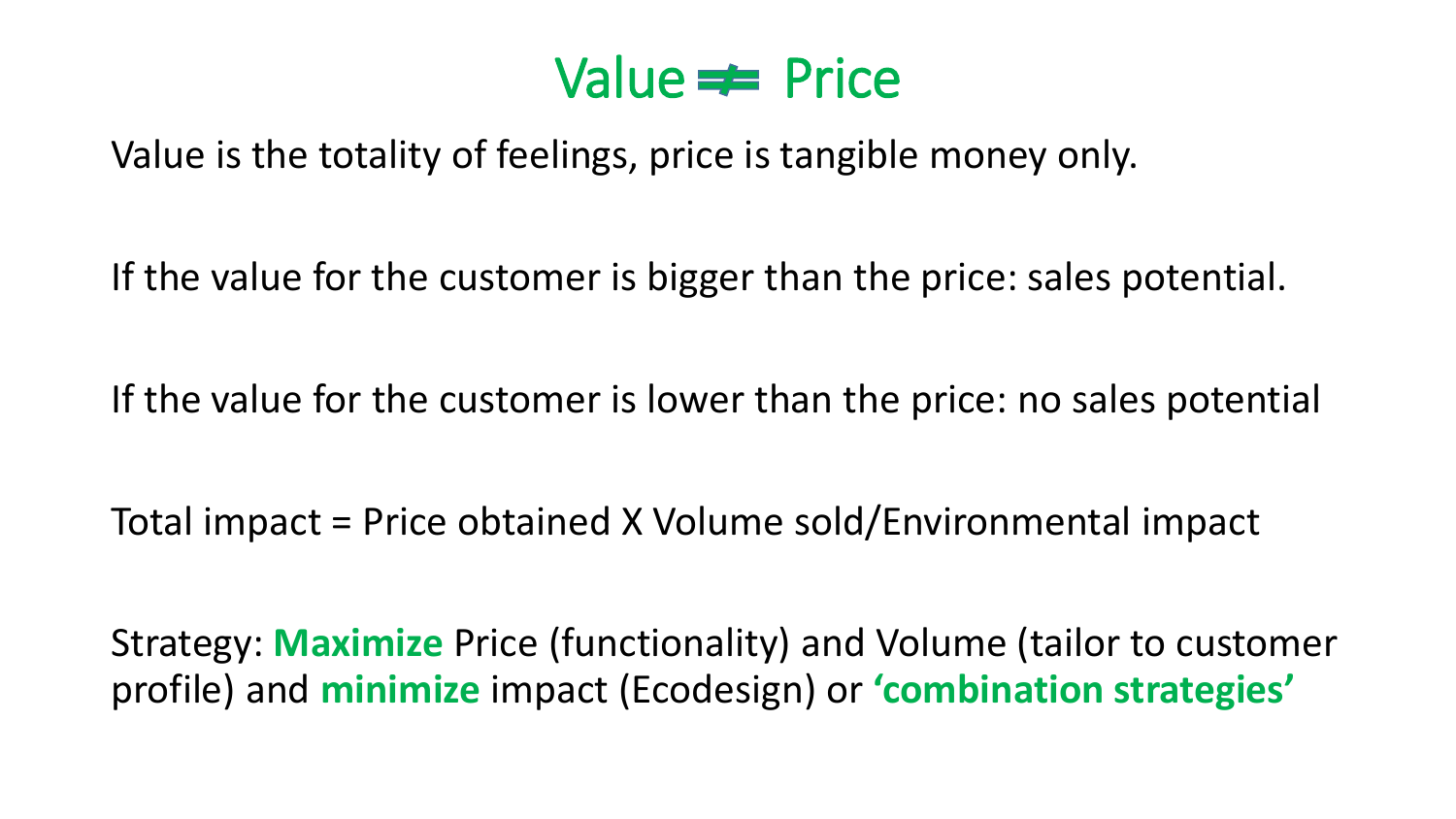# Functionality analysis

\* Select best selling products in the relevant buyer group.

\* Look to the functionality attributes (in the four categories) and describe as quantitative as possible.

\* Look to the environmental attributes (E, M, P&T, CC and EoL) and express in W, kg, sec, % etc.

Brainstorm on this basis about what can be done to improve functionality and to lower environmental impact. (Pricing is a 'result')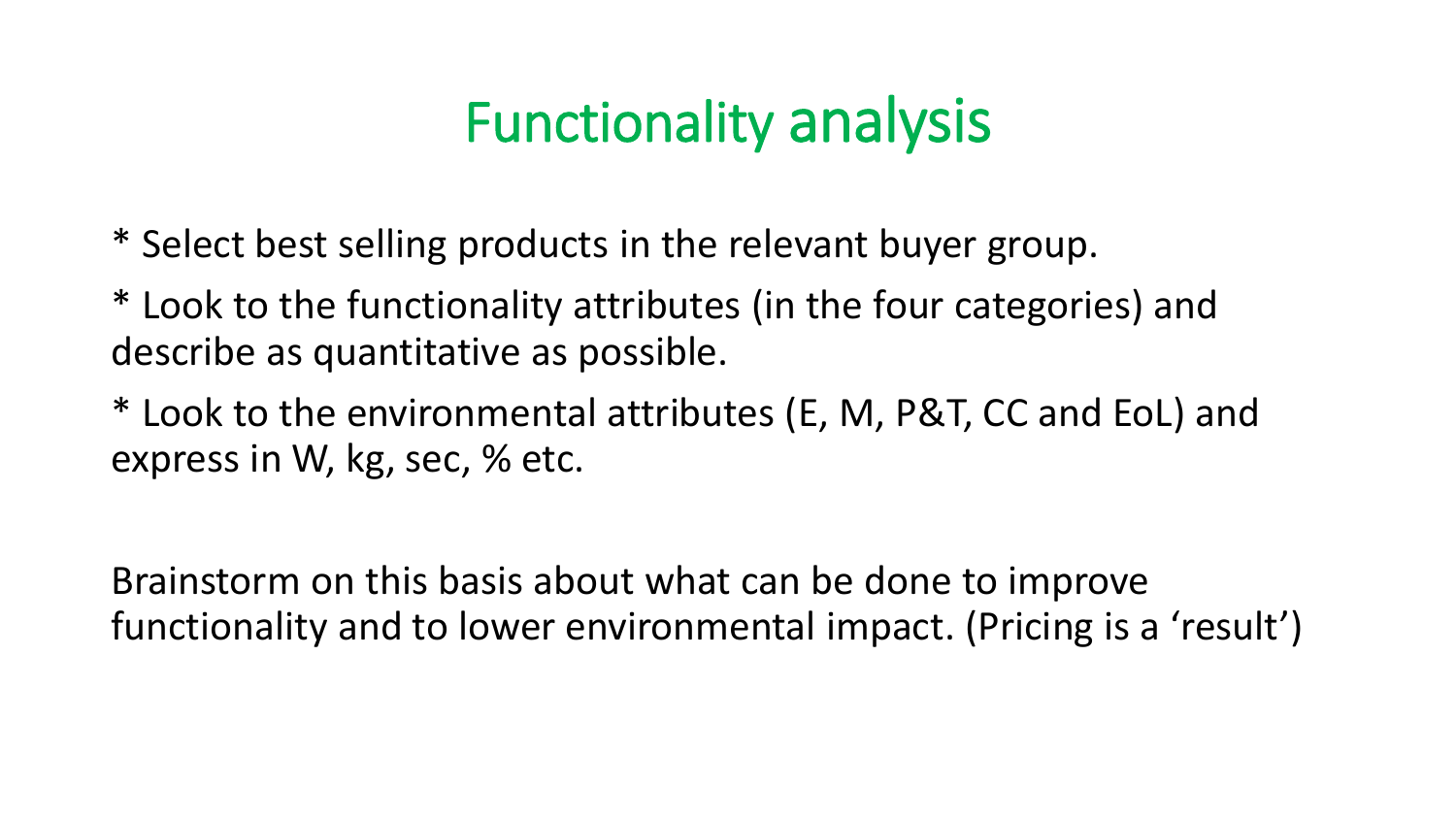# Enablers for Functionality Enhancement/EcoDesign

Look for 'enablers': design cannot do the job all alone.

Enablers can be:

- Technology (production)
- Science (materials)
- Suppliers (smarter components and subassemblies)
- Software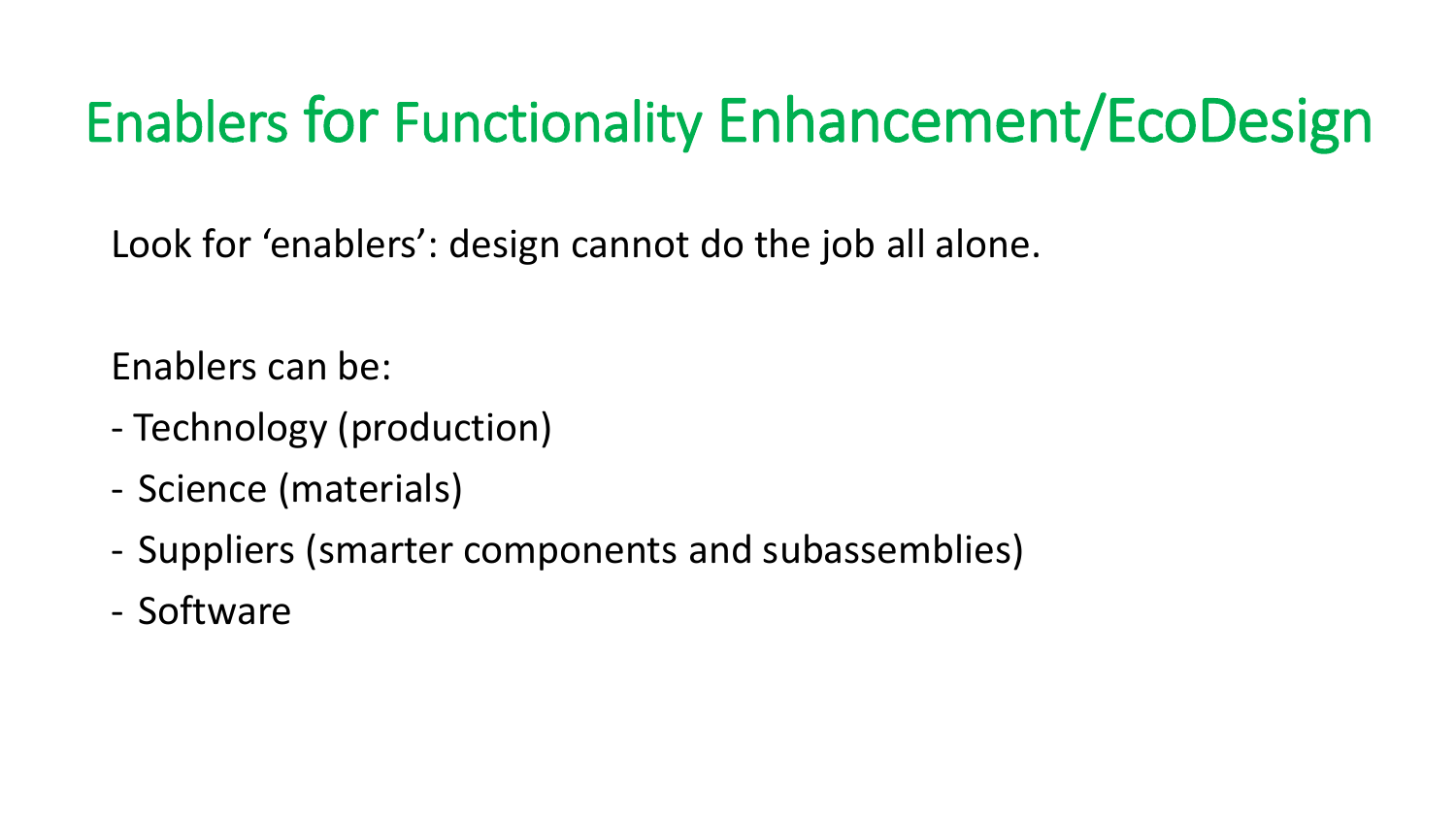# Supporting Sales Volume

Quality Function Deployment: ask (prospective) users what they expect from functionality to be sold.

*(note for environmental items there can be 'political correct answers')*

Select a customer group and match functionality. *(if a broad public is to be addressed follow a 'three tier' approach)*

Channel management with particular attention for Internet sales.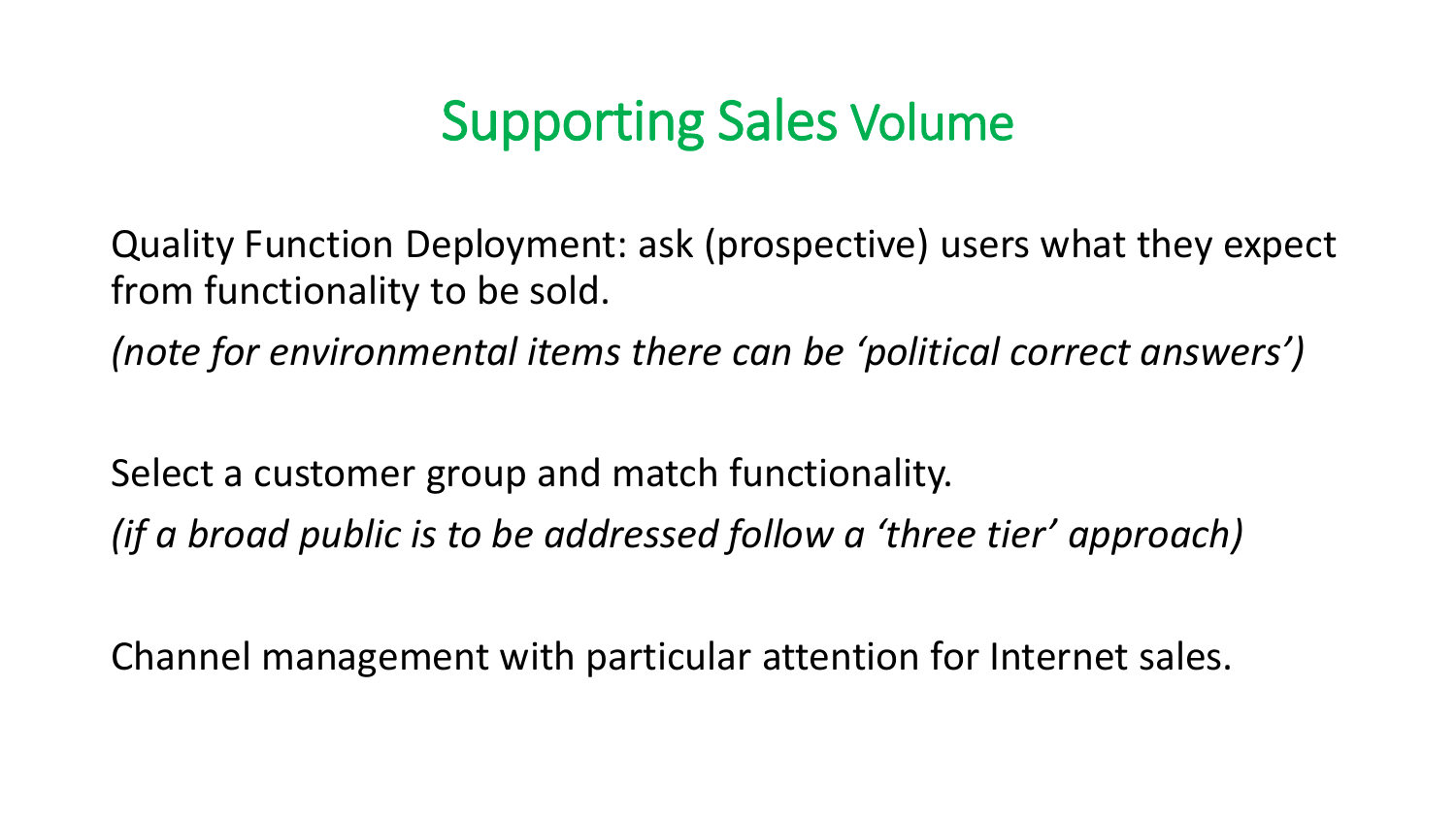# EcoDesign for emission reduction or EcoDesign for Resource Value?

Traditional EcoDesign as such has a focus on emission reduction because of the validation through LCA related methods.

The practical justification for this is that **energy** consumption is dominant.

For smartphones **materials** consumption is dominant.

The metrics for creativity and for validation will have therefore to change; the design approaches remain the same.

Resource indicator: a combination of an environmental component (from LCA), a geo/technical one and a supply risk one. Whatever: go for the highest added value per amount of resources!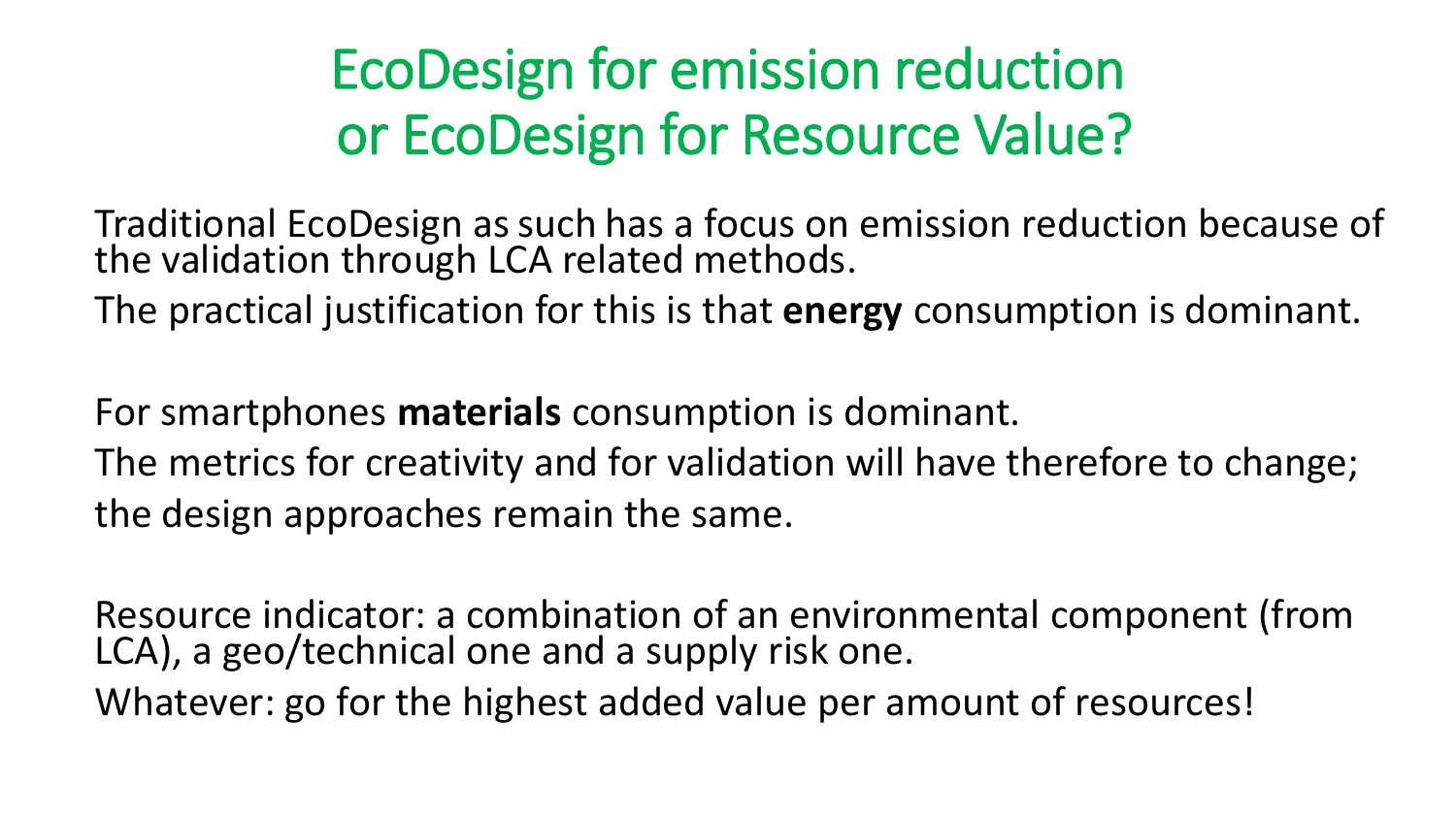# Increasing Resource value

Attention to any form of material application and its impact on functionality value.

Special attention for the issue why do first owner discard their products? *(clues for add-on businesses and services).*

How much resource value does longer life/remanufacturing yield compared to the baseline of material recycling/parts harvesting?

*(producing the 'secondary'kilograms involves much more load than bringing into a form or a function)*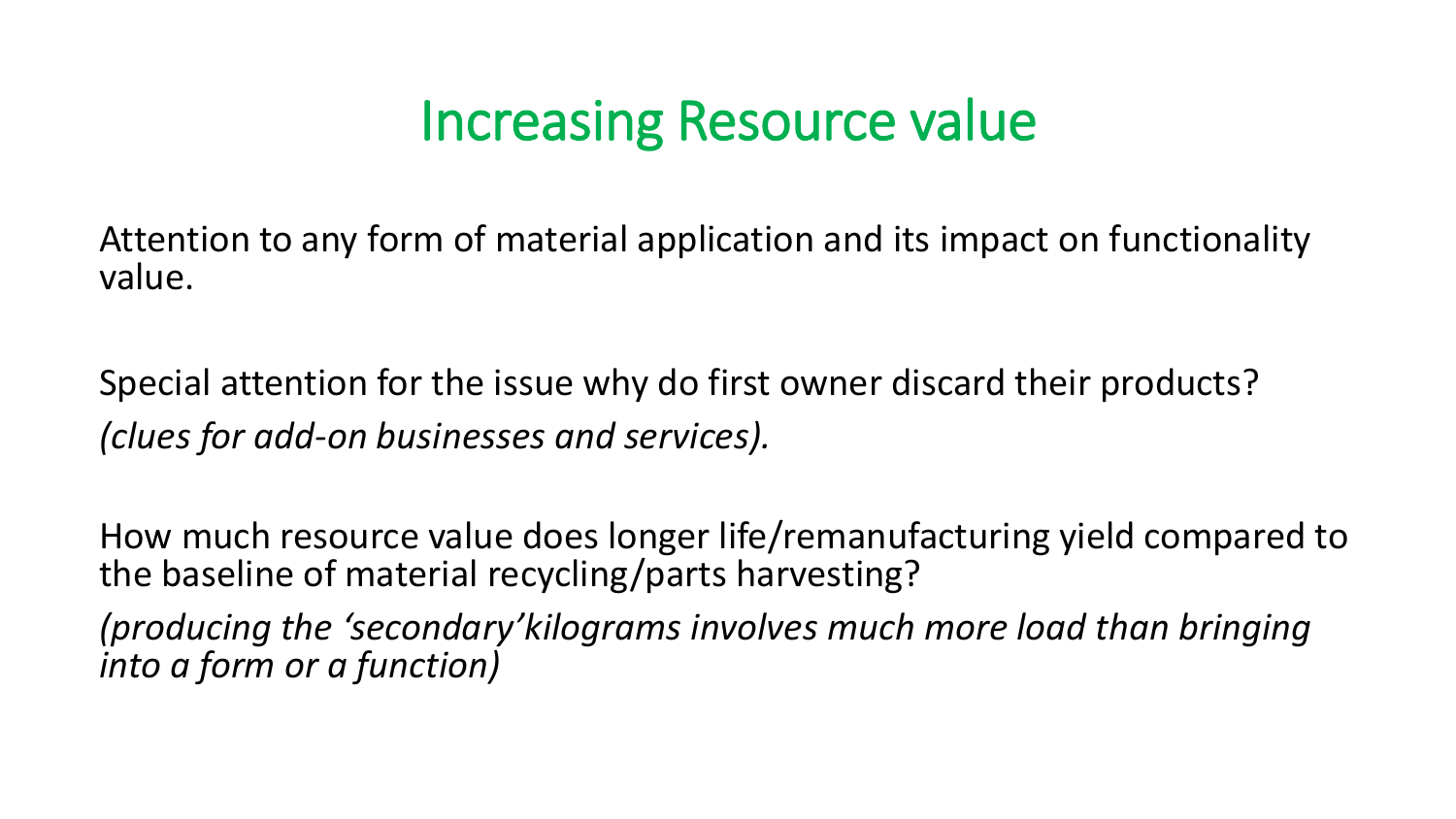# Why do first owners discard their products?

Irrepairable breakdown  $\qquad \qquad$  elimination of weak spots Too costly repair **the set of the set of the Section** design for repairability More functionality ambition  $\longrightarrow$  trade in-trade up + pre owned business Changes in civil status  $\rule{1em}{0.15mm}$  pre owned business Do not like the product anymore  $\Box$  sell upgrades Wear and Tear, outdated functionality **Little potential** r

Experience for such businesses: the driver is chiefly money, a condition is availability of outlet channels, resource savings limited.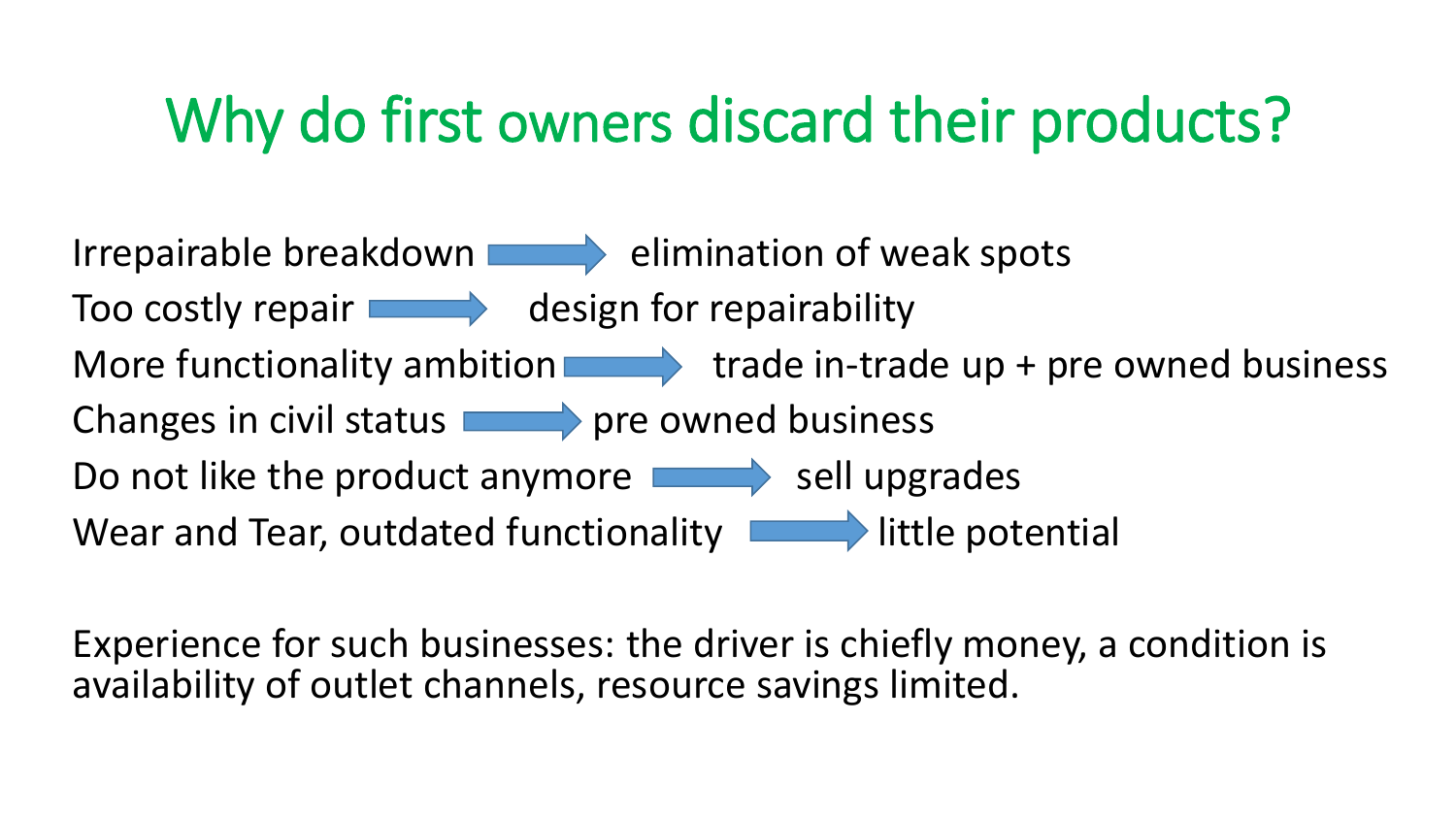# Evaluating options: EcoDesign Matrix

| <b>Options</b> | <b>Benefit for</b> | Feasibility     |          |             |           |
|----------------|--------------------|-----------------|----------|-------------|-----------|
|                | Resource<br>value  | <b>Business</b> | Customer | <b>Tech</b> | Financial |
| #1             |                    |                 |          |             |           |
| #2             |                    |                 |          |             |           |
| #3             |                    |                 |          |             |           |
| #4             |                    |                 |          |             |           |
| #5             |                    |                 |          |             |           |
| #6             |                    |                 |          |             |           |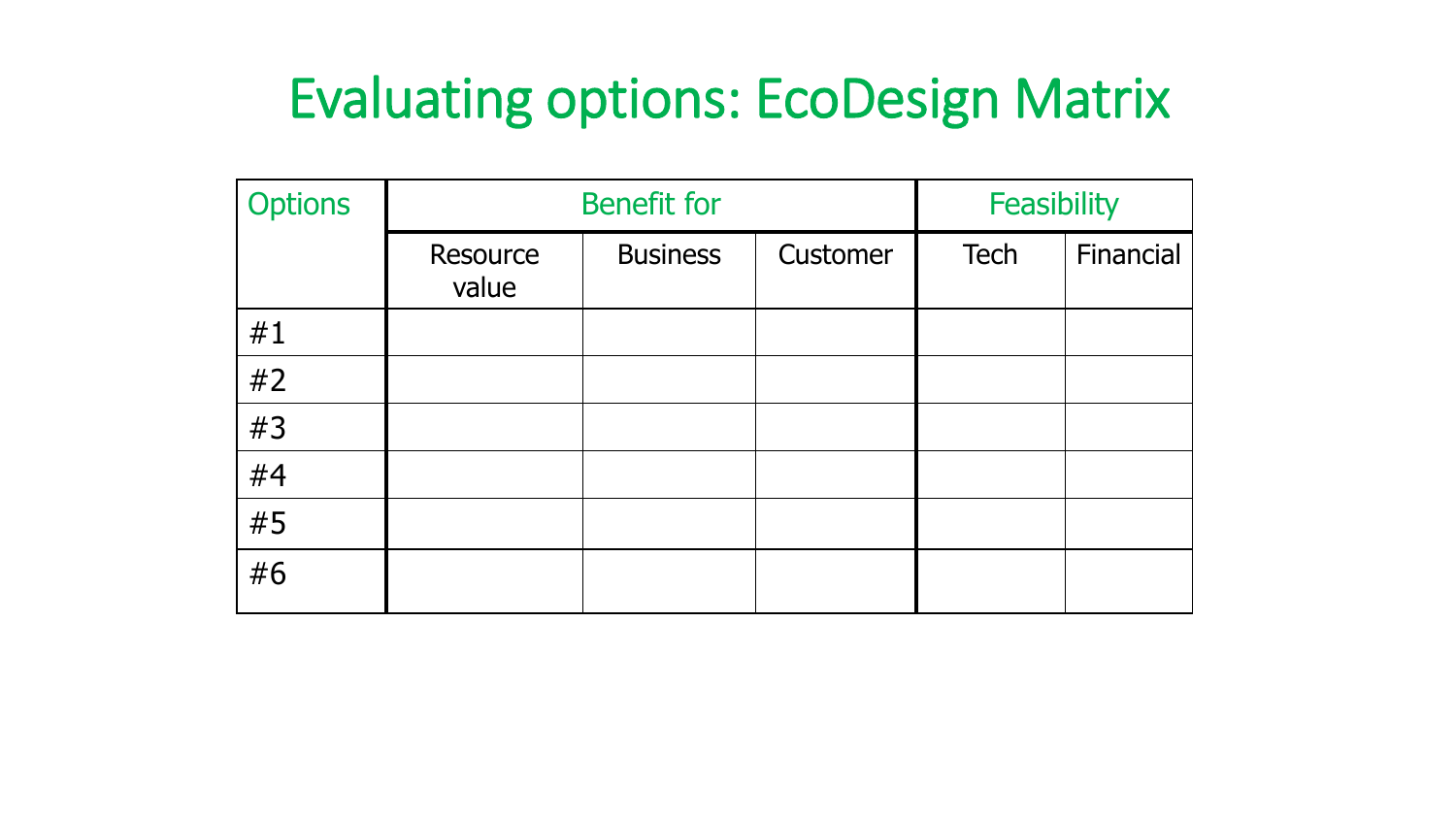# Integration of Resource Value Options into Business Processes = managing the Internal Value Chain

- Strategy, business plans
- The product portfolio management
- The product creation process
- The supply chain management
- Marketing and Communication

This is a 'cultural growth process'

Use 'radical proposals' to create awareness and as a 'treasure grove'.